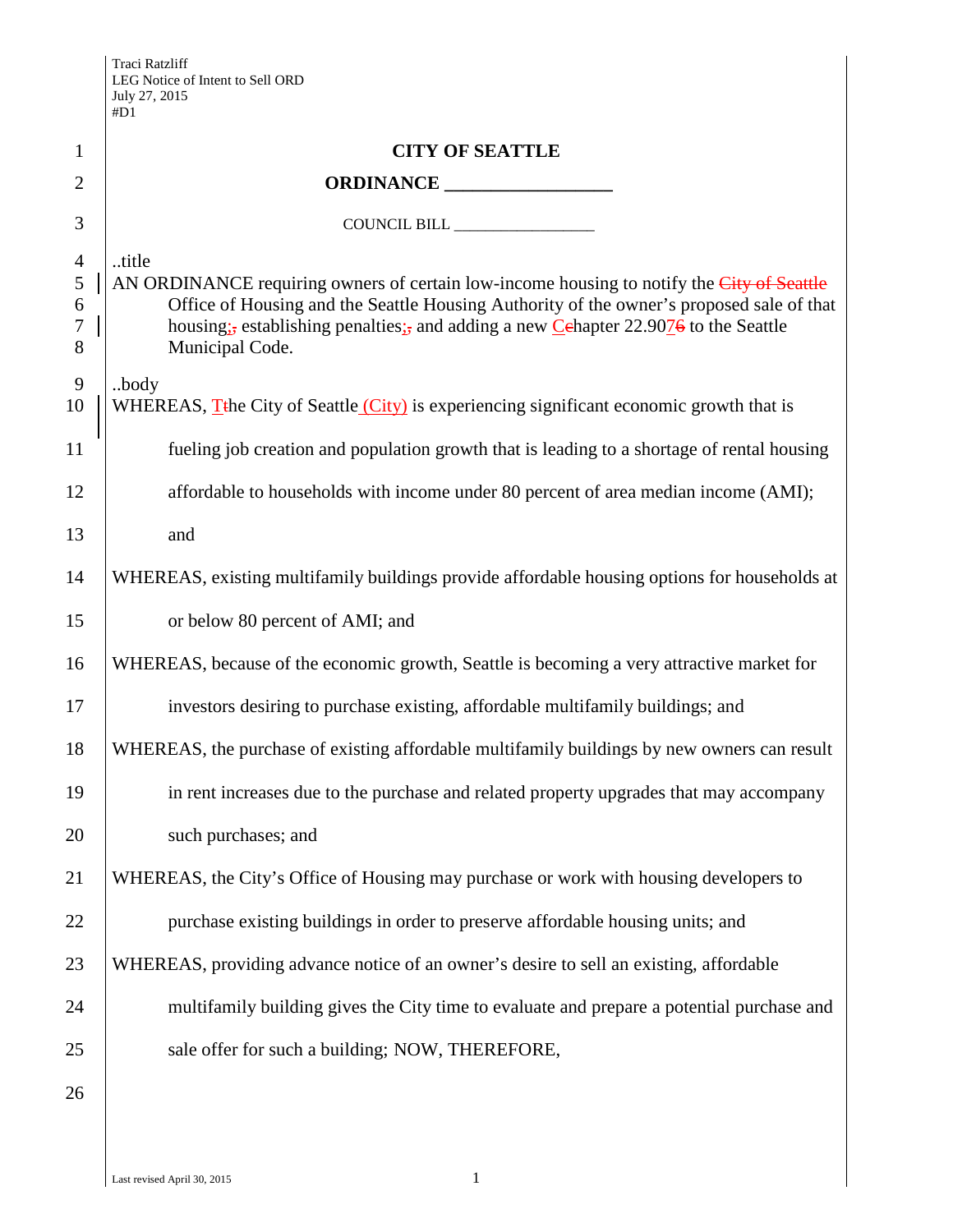## 1 **BE IT ORDAINED BY THE CITY OF SEATTLE AS FOLLOWS**:

2  $\parallel$  Section 1. A new Chapter 22.9076 <del>, Sale of Low-Income Housing, i</del>s added to Title 22 of 3 the Seattle Municipal Code as follows:

## 4 **22.907 Sale of Low-Income Housing**

## 5 **22.9076.030 Notice of proposed sale of low-income housing**

6  $\vert$  Owners of a multifamily rental housing building having five or more housing units (the 7  $\frac{1}{2}$  "property"), any one of which rents for an amounts that are is affordable to households at or 8 below 80 percent of area median income, as median income was most recently determined by the 9 United States Department of Housing and Urban Development for the Seattle metropolitan 10  $\parallel$  statistical area, as adjusted for household size, shall notify the City of Seattle-Office of Housing 11 | and the Seattle Housing Authority of the owner's intent to sell the property building. The notice 12 shall be in writing and include the owner's name, phone number, and the address of the rental 13 || housing building that will be listed for sale. The notice shall be mailed no later than  $\frac{fifteen}{f}$  60 14 | days prior to the **property** building being listed with any real estate listing service or advertised 15 | for sale either in a printed newspaper or on an Internet-website such as commericalmls.com or 16  $\left|\right|$  Loopnet.com. For the purposes of this S-section 22.907.030, a property building is "listed" when 17 an owner has signed a listing agreement with a real estate agent. Owners of a multifamily rental 18 housing building having five or more housing units who are otherwise required by law or 19  $\frac{1}{9}$  agreement to notify the City of Seattle-Office of Housing-and the Seattle-Housing Authority of 20 the owner's intent to sell or transfer the building and who have provided such notice are exempt 21 | from the notice requirement prescribed by this **sSection 22.9076.030.** 

## 22 **22.9076.100 Penalties**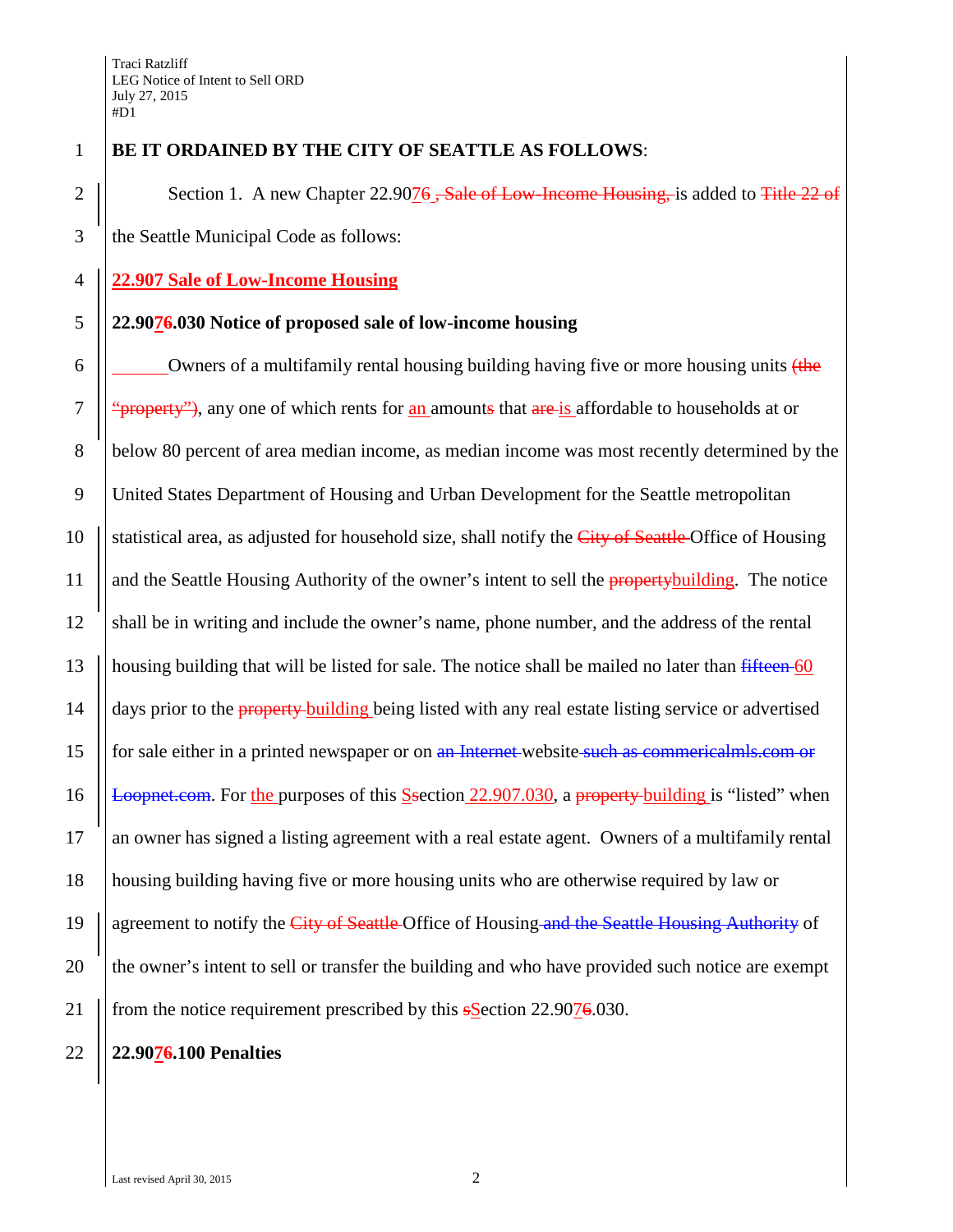1 | The Director of the Department of Planning and Development may impose a civil penalty

2 | in an amount up to but no more than \$500.00 on any person who fails to notify the  $City$  of

3  $\left|\right|$  Seattle Office of Housing of the owner's intent to sell as required by sSection 22.9076.030.